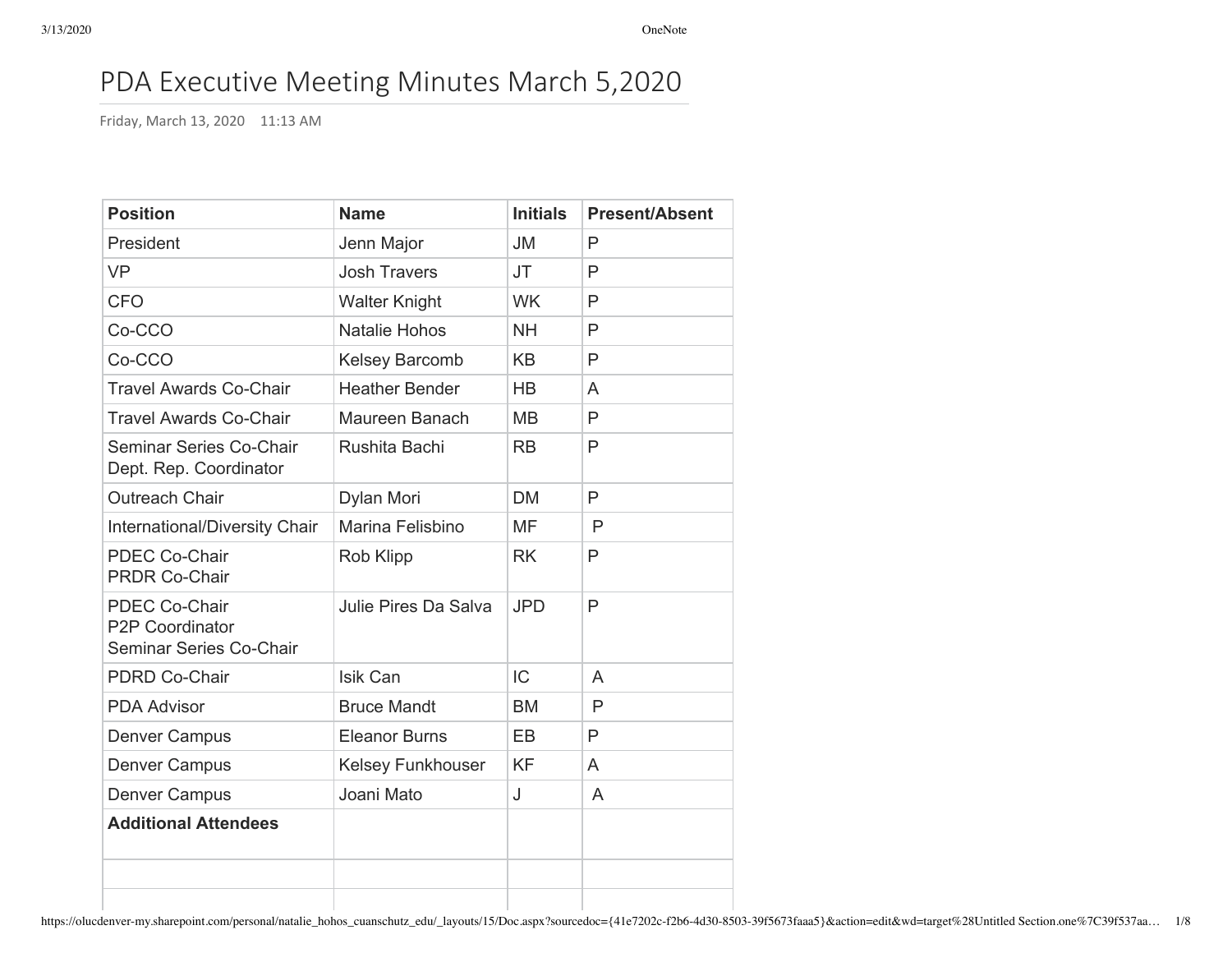#### **Action Item from Previvors Meeting:**

#### **Budget Related:**

WK - Get up to date budget on the PDA server

WK – make proposed budget and application and suggestions for next year's council to have a date when all organizations need to apply by for funding

WK – make a proposed budget for next year's council based on our spending this year

#### **Slack Related:**

Add to Slack tutorial how to add channels

Check admin access to see who can add channels and limit if possible

Prepare Slack mid-point survey for poster and for help determining if we should invite grad students

All – make Qualtrics account to help out with survey

# **Dept. Reps. Related:**

NH/KB - add Dept. Reps bio's to website – work with RB/JT to get bios

JM – contact Dominique to get Rushita admin access to department rep slack channel

#### **Seminar Series Related:**

RB – give schedule of seminar dates, speakers, and rooms to KB/NH for website/ digest

#### **Postdoc Engagement Related:**

Make a monthly flyer that has all the activities for the month, post flyer around and send out in email at the beginning of each month

#### **Communications Related:**

KB – Add Denver PDA members to website

#### **Town Hall Related:**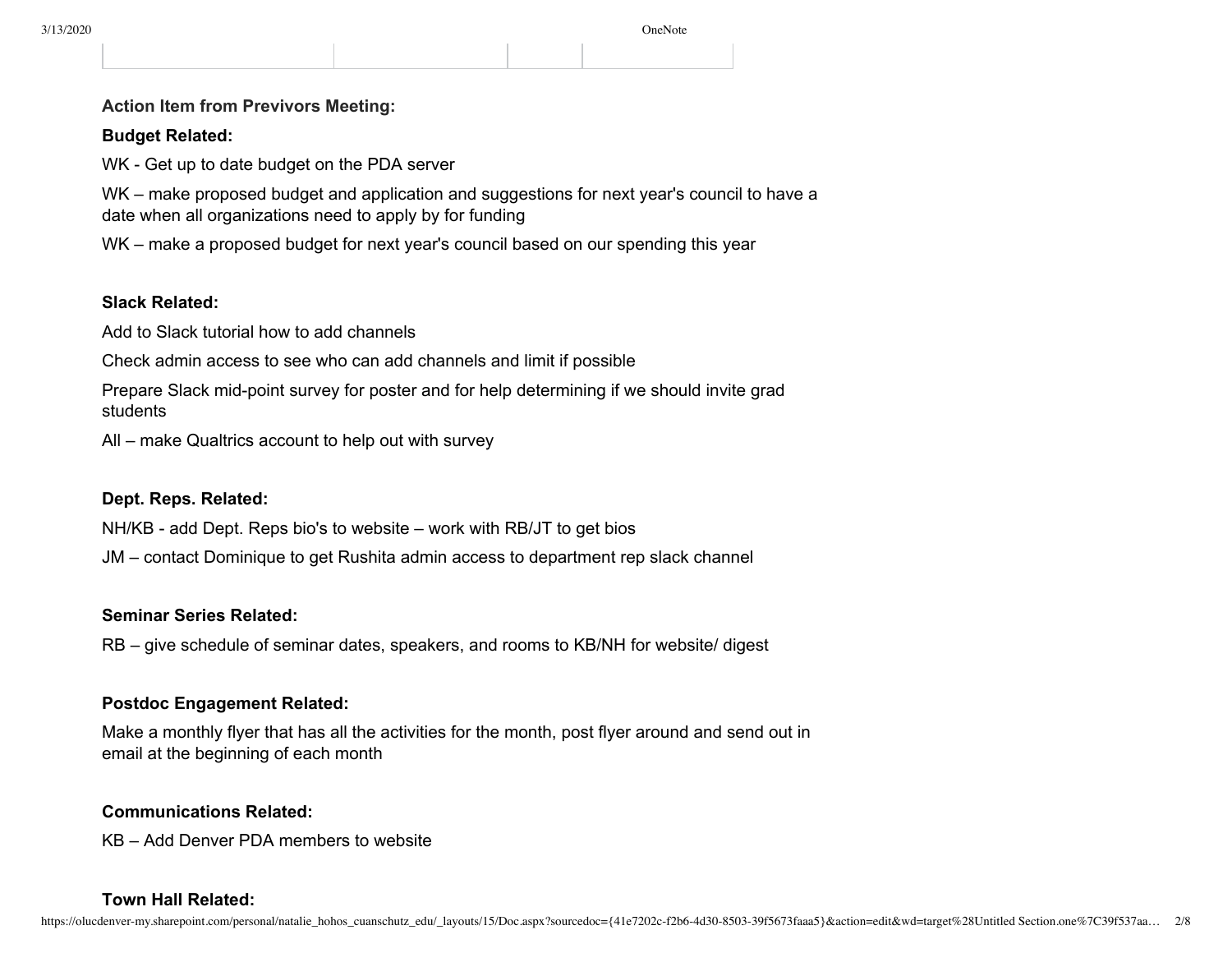What SWAG to buy?

All – look into any data / numbers you can pull together related to your position for town hall presentation

All – look at our charter to see if there are any changes you would like to propose

JM – send email that SAWG poll on slack will end on Monday

KB – work on new designs with everyone's suggestions

All  $-$  if you have any contacts in printing world  $-$  get in touch with them to see if we could use them for SWAG

DM – send out CCP menu for people to take a look at

All – look/think about food options – will decide next meeting

# **Meeting Minutes**

We had a discussion about the website considering the points Kelsey put on slack. Talked about how most of our new info is through flyers and slack, except for travel awards. (Accidently deleted some of the notes, below is where they pick up)

JM – I think they would change travel dates for us

MB – its hard already to work with the server so having more people involved would slow the process even more

JM – Joani had a good point that cutting it down to one page is a lot of work too. Only downside to having our own is people have to click a link, but that's really not changing. Anyone opposed to having it separate?

All – no

JM – would be useful to know who is in charge of communications next year to get them involved now

DM – I think it makes more sense to have a separate website, are there costs associated with it?

JM – no

JM – with the info we have we want our own website

JM – June transition, so maybe we should put a call out to get the new communications person in to be part of the transition. We will put a call out for the new person

JM – Om slack we now have 99 ppl – need 1 more to reach our goal. Seems to be getting decent use lately. Put out survey at 50 responses so far we want to triple this to get good data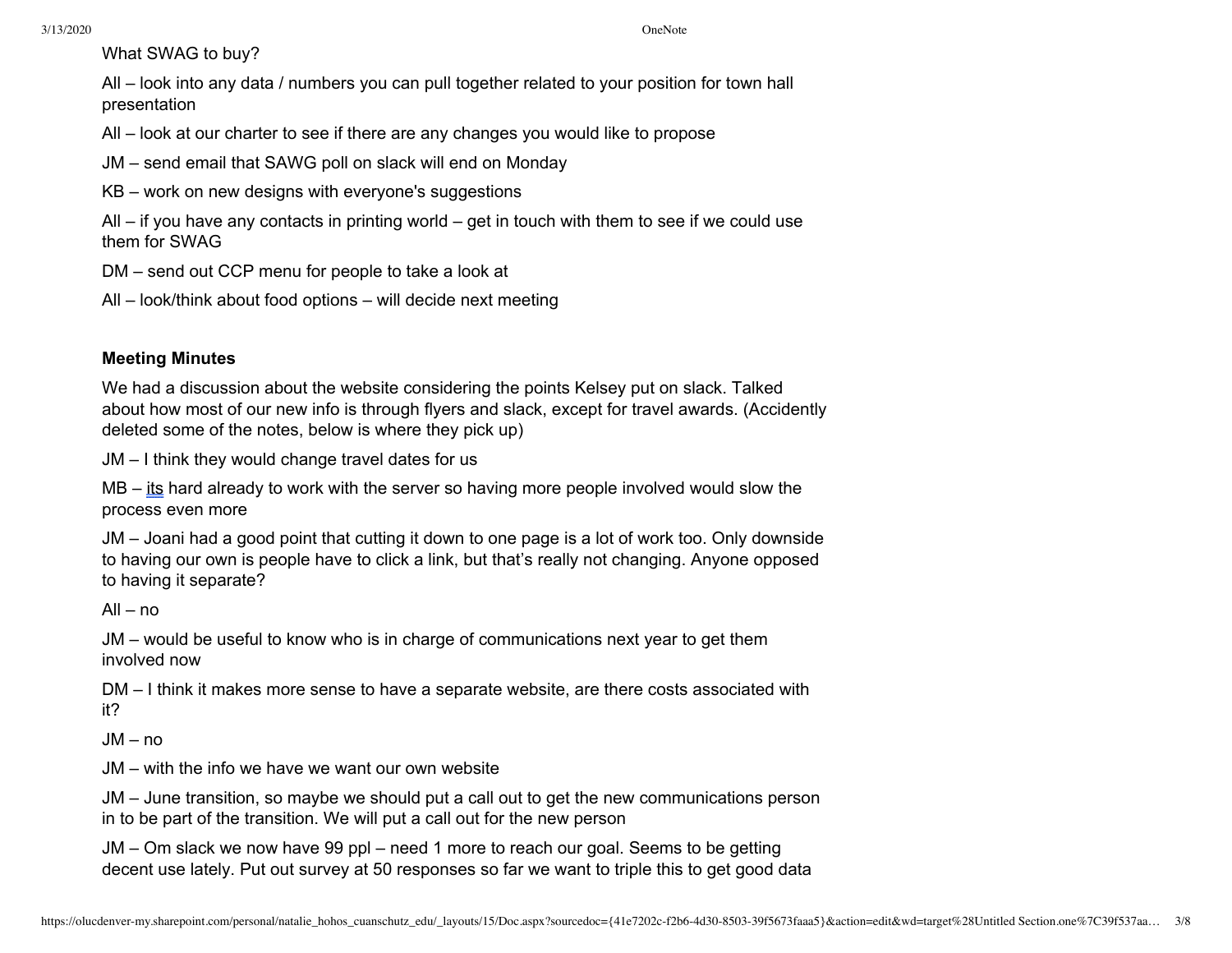for the poster. Hopefully we get more. I have to make a poster really fast once I get data, leave on March 26th. When I make poster I will share and ask for comments quickly.

MF – when are you closing survey

JM – next Friday

JM – we also just sent out another survey which had good response so this may be having impact

MF – how many responded

JM – 180 but couldn't use all because not all were postdocs so we will exclude those answers

JM – other big thing we have is town hall, Slack poll was good for swag ended up with 70 responses. T shirts won!

JT – I am going to get some samples for different t shirts, 4imprit 4-7 dollar a shirt, \$40 for screen for one color and \$15 for additional colors. What's our budget?

WK – last year \$600 swag \$300 food for town hall. If we do \$300 for food again we have \$2000 after other projected expenses. We shouldn't spend all of it, but we can afford t-shits \$700-1000 for shirts if we want.

JM – still need a design, Kelsey had something but doesn't think it would look good large

- MF goal to have a logo or design
- JM yeah but something more eye catching and fun
- JT do we want same thing on front
- JM I don't know
- NH what do we want to have on the shirt
- WK postdoc on it would be nice.
- JM what about those stickers, the word cloud, something like that.
- NH do we want to be subtle or bold?
- JM want to project the brand
- WK also want something people ware
- JM something small like Kelsey's thing on the pocket and something else on the bag
- NH what if we do the word cloud in the mountain on the back
- WK are there going to be any financial cost with migrating websites

JM – I don't think so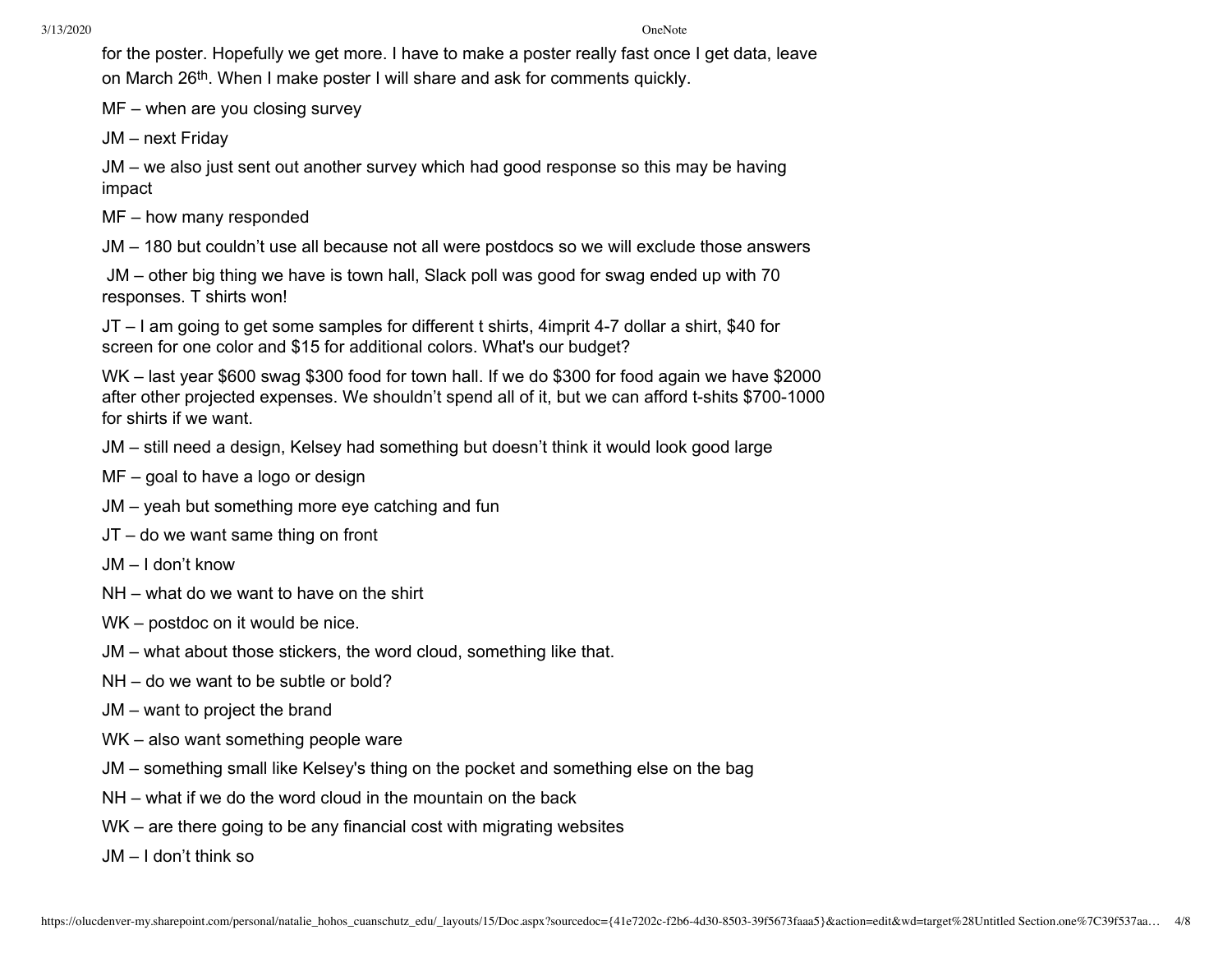JM – Dylan, do you want to talk about menu for town hall. Did you see the catering fee is \$10 is this for 10 people or total

DM – I am not sure, I took that as the cost for that item but I'm not sure.

JM – usually delivery and serving has a cost

DM – okay that changes my math a bit, on the menu there is a lot out of our price range. They also have snacks and things we could go for. If we want to go with this expect 4—60 ppl

- JM estimate 50 ppl
- JM if the 60 is for 10 that will be too much if flat rate would be doable
- NH only worry is would people be hungry enough for this
- JM I think that having burritos would make people eat more
- JM we could still have fruit tray and other things too
- WK do they have the option of having us pick this up

DM – no, they deliver

JM – so we really just need to clarify on the catering fee

DM – they only need a days' notice in advance. Ill reach out on catering fee and update everyone

- WK we should still get coffee and juice elsewhere
- DM in the past do we have a spread sheet of what we ordered in the past items
- WK when I did the lunch I just did 20% vegetarian
- JM we can send out the RSVP too, just still early
- JM has anyone started putting together data

RK – I did – coffee hour from July 2019 – last month we had 188 total go to coffee hour, 84 were unique people (may be bigger, updating data), 24 ppl on average each month. Largest was during NPAW – 52 checked in, besides NPAW 30 the biggest month we had. Last 3 months have been largest outside of NPAW. Happy hour 105 total, 62 unique people, 13 on average, again NPAW biggest with 30, 16 largest other than that. Summer months are always our biggest, less in winter.

JM – I'm happy this is unique people too, helps justified funding.

RK – those are the stats I have, I could do more like cost / person. What is this for

JM – 2 purposes, at townhall we will all have a slide to talk about what we do with pictures and data. Helps bring in new ppl to PDA next year and let them know what we are doing.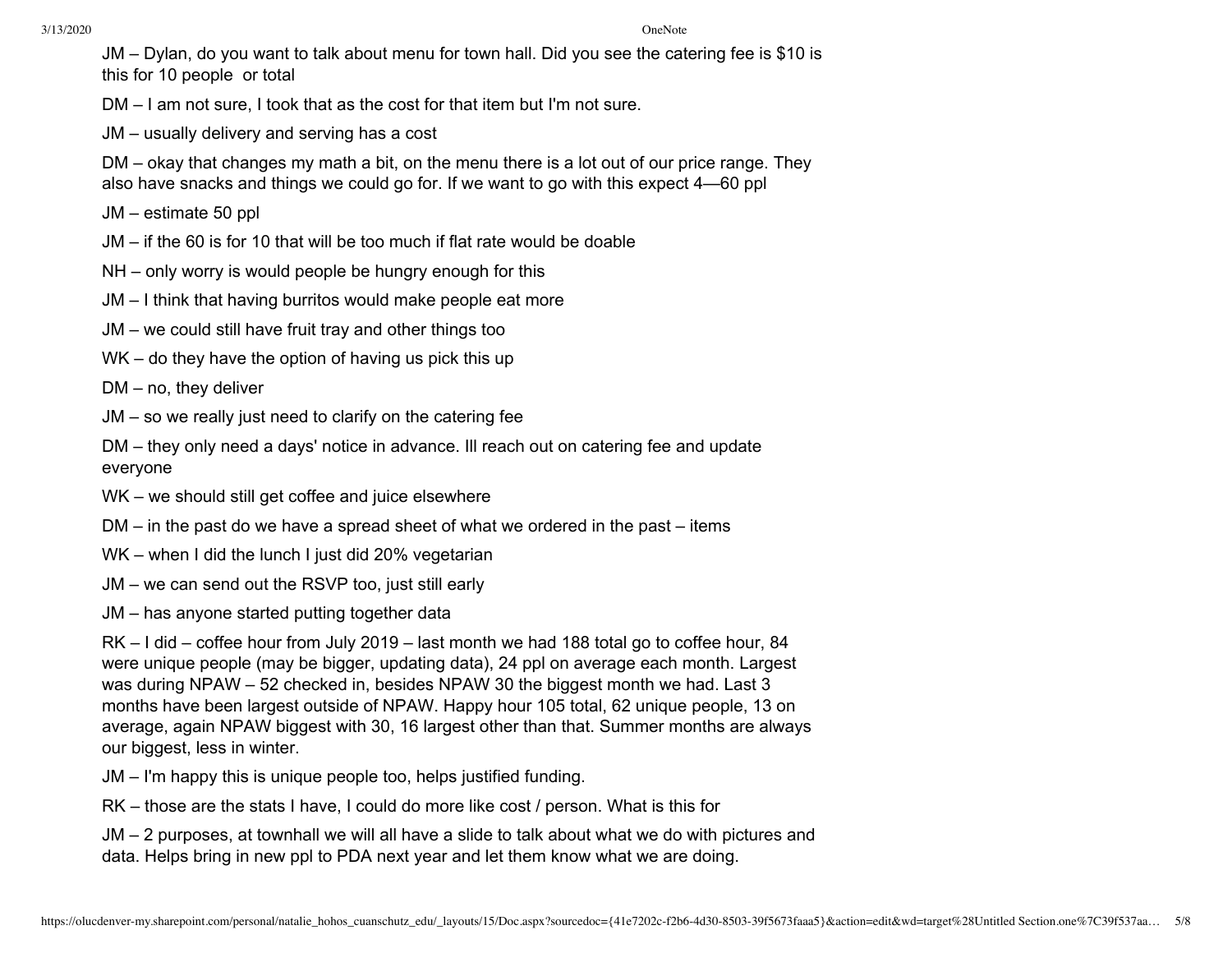JM –I would like to start an annual report for the PDA we can put on our website so people can see what's happening, so food cost / person data may be good to have. CDO and grad school may be getting cuts, so us having good data and numbers so we can keep our \$\$ will be good to have for this. WE can be preemptive and be like hey grad school here is how we spent our \$\$

MB – we sent report for travel awards and they were happy, money well spent!

JM – at least 2 years there have been townhall they should be on the shared drive so you can see what was shown before.

RK – townhall is when we start to switch to new people

JM – yes, this is end of year summary and give us feedback. If we want changes to charter we can do this here too. I don't know if there are any changes we want to make. Also time we try recruit people to join next year's PDA.

BM – what questions do you have for me.

JM – we think we want our own website page, is there a cost associated

BM – hours of your life you will lose. I wanted to talk about this. We think it's better for you to have your own page to. If in PDO you would have a page which would not be enough. We are trying to negotiate the grad school will be responsible to make sure you are doing some things but to have us overseeing. New platform more rigid in terms of structure, so all sites will look the same. In terms of what content you put up and where is supposed to be easier to use and choose where you have things. I don't think training is that bad for over a year of work and we would provide support. Challenge here is PDA piece of this was not included in migration plan. They are saying we need to do the migration ourselves, but I am trying to make them handle this. I will have some conversations now saying we want a separate website and get support for this.

JM – PDRD?

BM – I think PDRD needs to be under PDA website. We would be housed under the university ourselves so you would have this under PDA.

JM – we were thinking to recruit communications person for next year so they can do it together.

BM – If we do nothing the content that is there will just get put into the new thing as much as they can. Not sure how difficult this is or how much restructuring is needed. I think identify a couple people to go through the process now and then I will talk about getting someone to take over the migration page.

BM – did we talk about the rep program

JM – no, I want sure what you want ed to do about it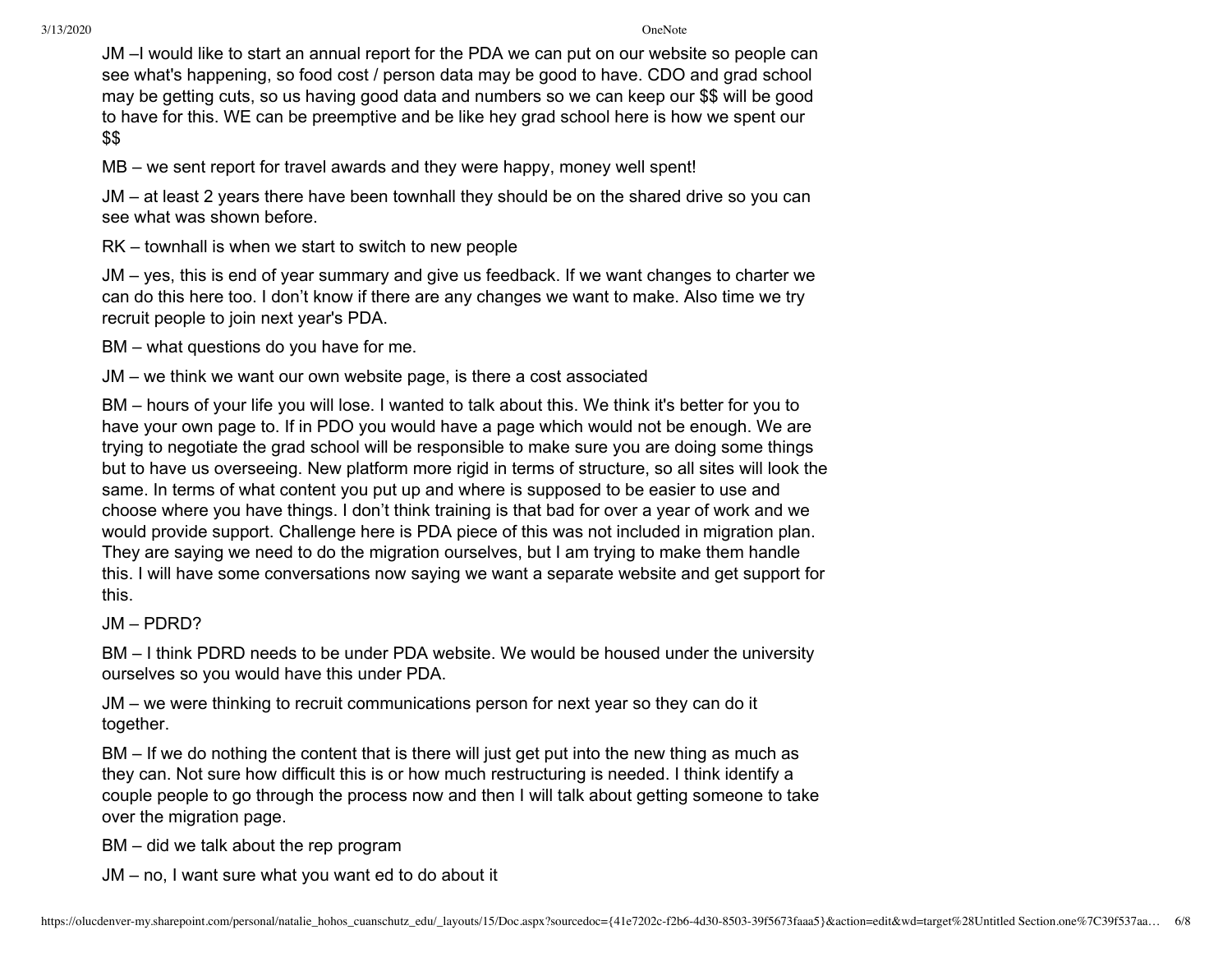BM – idea I want to bring up was trying to find external money so the rep program could have a bi monthly lunch for reps. Developmental bio has a budget they give their postdocs to do things. So we could make a pitch we could do this with a budget. Have little groups to build a sense of community. I am also going to provide more administrative structure to the program in the PDA office so what we are asking of reps is just to make contacts but having consistency. Need to know where we want this information to live. Trying to decrease the administration burden we have to do for things. Does the PDA want to try to seek out funds to do this. There is the interdisciplinary fund – essentially the deans fund – mean to support campus projects. We should ask them for money.

JM – yeah we could definitely use your help.

BM – there is a PDA report from before, there is a draft somewhere. I'll look, but check the PDA drive.

JM – two months before townhall, if there is anything you can measure please do, also get pictures and descriptions of what we are doing. For the report more data if we can.

BM – when does slack survey close

JM – next Friday, sent email again this morning only 50 responses to far

BM – you might want to look at last falls and see when the response happened. Might not be until deadline

MF – in my experience people usually respond when email is sent

JM – I sent Friday and today

NH – what about Monday morning

BM – try Tuesday at lunch maybe

BM – I have a \$50 gift card

NH – can we still use it

BM – yes as long as you put everyone in. Would be good because same incentive as pre survey. Let me just verify with betty.

# **Action Items from current meeting:**

# **Town Hall Related:**

All – look into any data / numbers you can pull together related to your position for town hall presentation

All – look at our charter to see if there are any changes you would like to propose